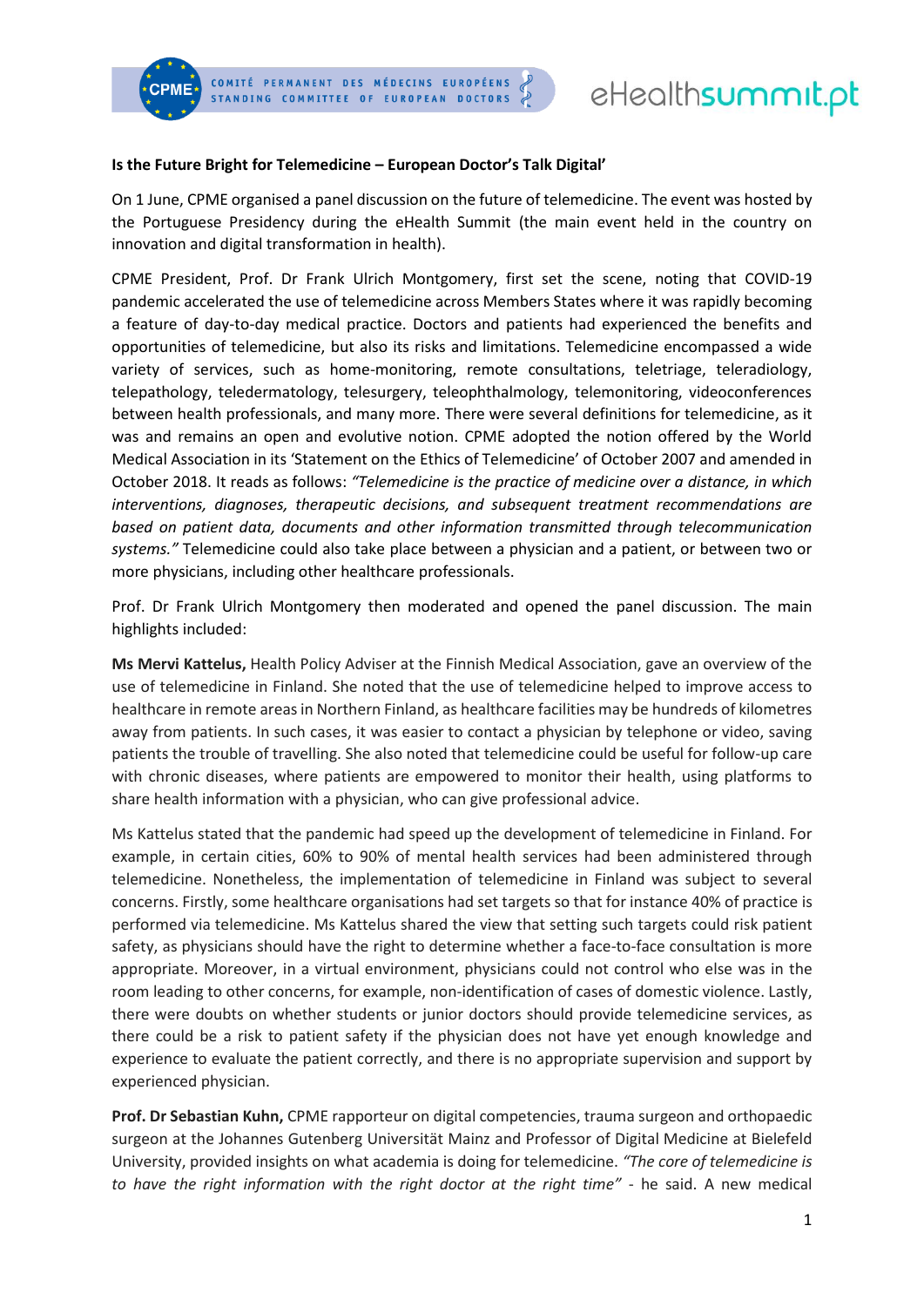

# eHealthsummit.pt

curriculum needed to be envisioned with digital health as a core competence. The digital Transformation of Medicine offers the opportunity to rethink the medical profession, and doctors needed to understand the new diagnosis and treatment approaches made available through telemedicine. For Prof. Dr Kuhn, general practitioners could immensely benefit from telemedicine, but the latter needed to become a core competency for all. As such, the reluctance to embrace telemedicine was not linked to a medical speciality, but rather towards doctors' attitude and openness to change. There were important innovations that telemedicine could offer, such as the ability to detect deterioration in a patient's condition when they were recovering at home and a move towards more frequent monitoring of patient's health, which could help doctors schedule consultations based on medical needs, rather than using the traditional way of a 12-week time period.

**Dr Ray Walley,** CPME Vice President and full-time General Practitioner (GP) based in Dublin, spoke of the acceleration of use of telemedicine across Ireland due to COVID-19. According to a survey conducted in Ireland during the 3<sup>rd</sup> wave of the pandemic, 50% of GP consultations and 44% of hospital consultations were being performed through telemedicine. Dr Walley agreed that telemedicine was helpful in the monitoring of chronic conditions as well as in emergencies where distance to health care facilities was an issue. However, he cautioned that telemedicine was not an adequate replacement for face-to-face consultations. There were concerns with duplication of care, quality of care, patient confidentiality and security. And accordingly, most doctors were reverting back to in-person consultations. On this last point, Dr Walley explained that the Irish health service computer systems had been hit with a cyber-attack which had led to delays and cancellation of in-person and online appointments. Hospitals were highly vulnerable to cyber-attacks and this needed to be considered when implementing a telemedicine system. Telemedicine was also subject to certain access barriers, notably access could become an issue with elderly persons as well as households without internet. Dr Walley stated that in-person face-to-face consultations remain the gold standard in medicine and that in this context, we have to ensure that telemedicine provides the same standard of care.

#### **Discussion**

An important point also addressed in this panel was the influence that the industry could have in creating the medical curricula and in medical education. Telemedicine was and remains very much linked to specific products and tools, there is a desire to teach medical students the state-of-the-art of devices. Thus, there is a need to collaborate with the industry while maintaining the independence of medical education. This requires appropriate planning and reflection. "*We, as academia and practicing physicians, need to know what we want to teach and what are the educational strategies." –* said Prof. Dr Kuhn. "*The core knowledge, including knowing when to use telemedicine, understanding the limitations of digital health and the "no-go's", need to be independent of industry influence.*"– he added. For Prof. Dr Kuhn, participation within curricula of 10% would be acceptable.

Prof. Dr Frank Ulrich Montgomery closed the session by asking the panellists to give two important recommendations for the use of telemedicine. Dr Walley recommended that telemedicine needs to be viewed as a tool and used in limited circumstances, and that national bodies need to specify which consultations are subject to telemedicine. Ms Kattelus recommended that doctors should master telemedicine and not be mastered by telemedicine, they should understand when a telemedicine appointment is appropriate and utilise telemedicine when it adds value to care. Prof. Dr Kuhn recommends that doctors rethink patient care along the patient continuum with telemedicine playing a role in the interaction between inpatient and outpatient care as well as on rehab. He also